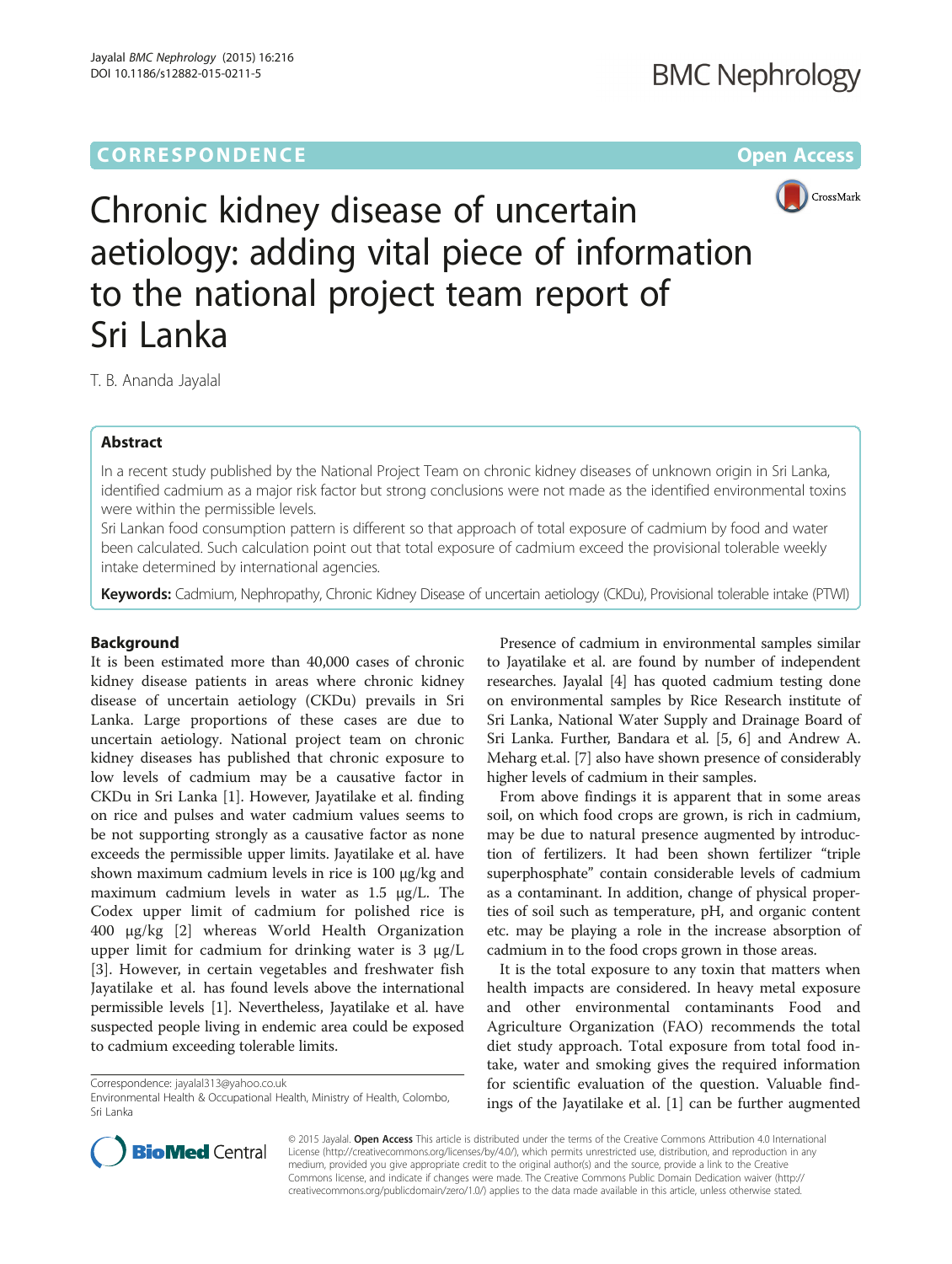by calculating the total exposure to cadmium by the study population.

In addition hot spot sampling in areas with greater reporting of CKDu prevalence could provide strong link to risk factors [\[8](#page-2-0)]. Average values may not lead to concrete evidence as done by Jayatilake et al. [[1](#page-2-0)].

### Methods

Sri Lankan diet is mainly consisting of rice, vegetables and small amount of proteins from animal or aquatic origin. Food made out of wheat also take minor proportion of the staple diet. From the available data, for an average 60 kg Sri Lankan living in endemic area it is assumed following food consumption values per week. Three kg of rice, 1.4 kg of vegetables and drinks 14 L of water per week. Other food categories not considered here as cadmium contribution from them are proportionately negligible or data on cadmium are not available. The figures available in the cluster diets published by WHO [[9\]](#page-2-0) and data available from the ministry of agriculture [[10\]](#page-2-0) were used with modification in this model food consumption values.

### Results and discussion

If the mean values of cadmium generated for food items by Jayatilake et al. are used for calculation of total exposure, 3 kg of rice with 25 μg/kg Cadmium, 1.4 kg of vegetables with 50 μg/kg of cadmium, and 14 L of water with 0.5 μg/L of cadmium following total weekly exposure of 152 μg of cadmium per week is obtained. If the upper values i.e.100 μg, 70 μg, 1.5 μg for rice, vegetables, and water respectively taken in to consideration exposure of 419 μg of cadmium per week obtained. Therefore it can be assumed that 152 to 419 μg of cadmium exposure per week occurs in endemic area only through food and water. Smokers are exposed to additional dose. The provisional tolerable weekly intake for cadmium for US and Europe declared by the relevant authorities are 2.52 μg per Kg body weight [[11](#page-2-0), [12](#page-2-0)] and corresponding value declared by WHO is 5.8 μg per Kg [\[13\]](#page-2-0). This correspond with 151.2 μg and 348 μg per week respectively for a 60 kg man.

The calculated cadmium exposure values exceed the provisional tolerable weekly intake (PTWI) for cadmium for European standard and if the worst case scenario considered exceeds the WHO recommendation (which is higher) as well. As the smokers get added dose of cadmium the actual exposure should be higher than above values. The contribution from smoking cannot be assessed in Sri Lanka as the adequate data not available. However, it is obvious from this calculations that certain number of people living in cadmium hot spots are exposed to doses exceeding the recommended tolerable intake of cadmium.

### **Discussion**

A wealth of data had been generated by Jayatilake et al. [[1\]](#page-2-0) to design the public health interventions to reduce the CKDu prevalence. However, Jayatilake et al. have not come to firm conclusion as the food consumption pattern and total exposure to the possible nephrotoxins were not researched in to, perhaps it is not the objective of the research. The future research should fill this gap of knowledge. However, present knowledge can be utilized in effective public health interventions and operational research on such interventions may lead to firm establishment of causation of CKDu.

### Conclusions and recommendations

Above calculations show that Sri Lankan population living in certain geological regions are exposed to cadmium from food and water in excess of provisional tolerable weekly intake recommended by international agencies.

As the cost of managing large number of people with terminal renal failure and the societal effects of premature death and disability is detrimental, following interventions are proposed which seems to be cost effective. However, it is suggested to consider the cost benefits in depth which is beyond the scope of this paper.

Future research need to be focused to confirm or exclude the causation of CKDu by cadmium. Following options are suggested.

- 1. Study the cadmium concentration in live or postmortem kidney samples in CKDu and non CKDu cases.
- 2. Cohort study the urinary excretion of cadmium and suitable biomarker of kidney damage after appropriate intervention to lower the cadmium intake. e.g. after provision of cadmium free water.

In the present context what is required is implementation of public health interventions to reduce the cadmium exposure of the population of the endemic area. From the current data available, following measures can be recommended.

- 1. Drinking water of identified areas to be tested for cadmium and suitability for drinking should be recommended if cadmium cannot be detected by a test method with limit of detection  $(LOD) > 10^{-9}/L$ .
- 2. A national level programme to reduce cadmium from the food chain need to be initiated with the involvement of the ministry of health and ministry of agriculture. Following interventions can be proposed from the current knowledge.
	- a. All the major food varieties to be tested for cadmium and how cadmium concentrations